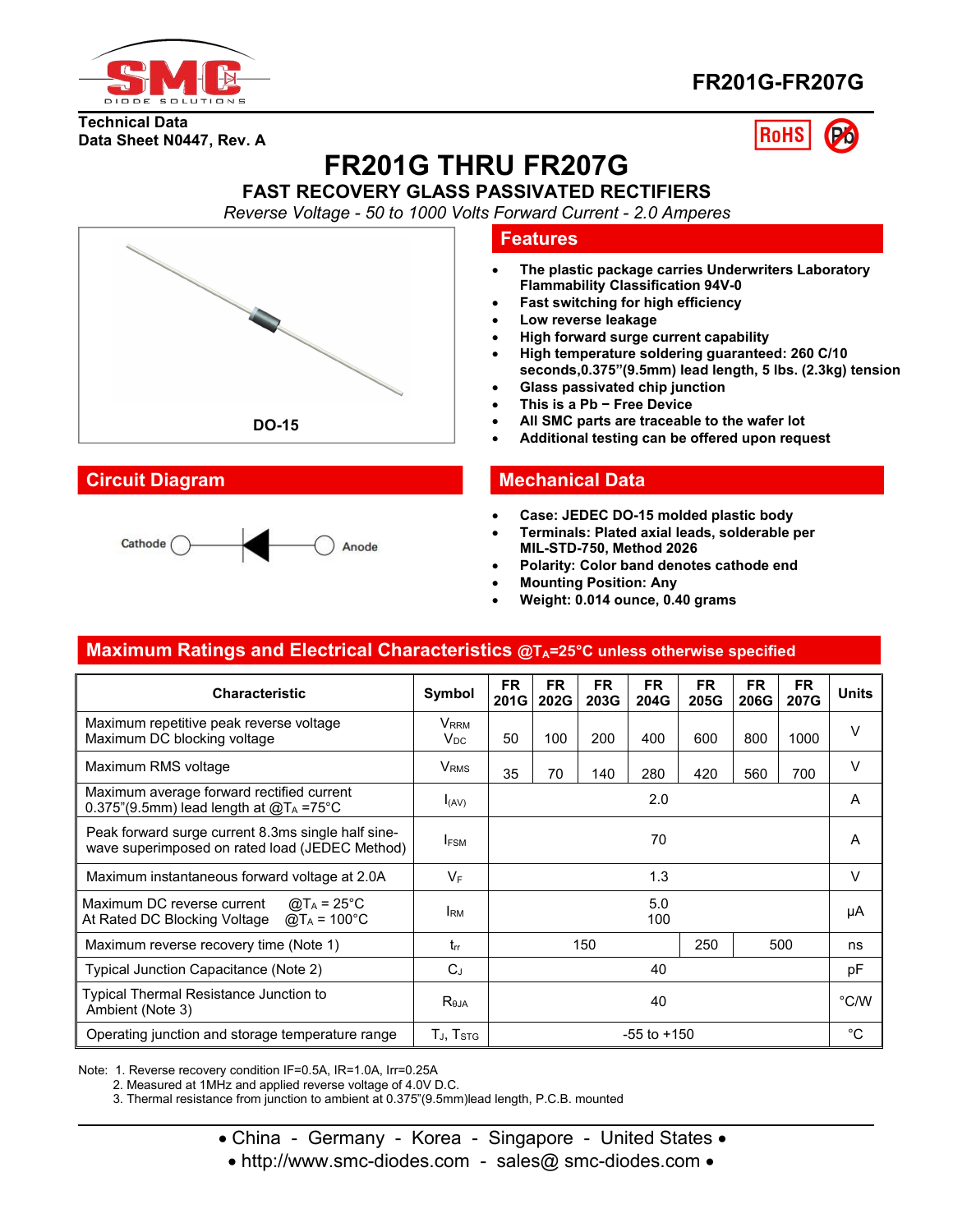

### **FR201G-FR207G**

**RoHS** 

**Technical Data Data Sheet N0447, Rev. A**

#### **Ratings and Characteristics Curves**



AMBIENT TEMPERATURE, °C





INSTANTANEOUS FORWARD VOLTAGE,









• China - Germany - Korea - Singapore - United States • • http://www.smc-diodes.com - sales@ smc-diodes.com •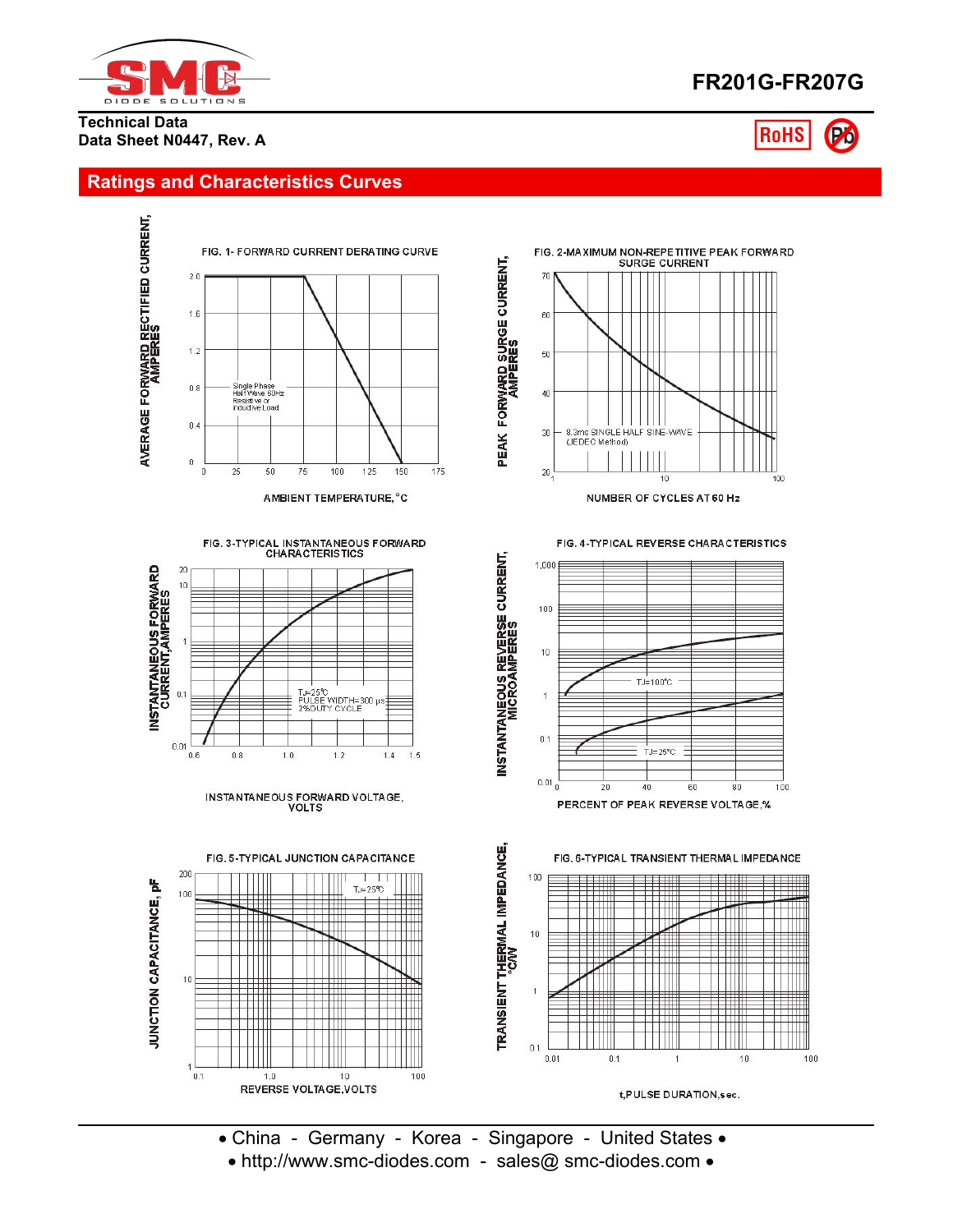

#### **Technical Data Data Sheet N0447, Rev. A**





#### **Mechanical Dimensions DO-15**



| <b>SYMBOL</b> | <b>Millimeters</b> |      | <b>Inches</b> |       |  |  |
|---------------|--------------------|------|---------------|-------|--|--|
|               | Min.               | Max. | Min.          | Max.  |  |  |
| Α             | 25.4               | -    | 1.000         | -     |  |  |
| В             | 5.5                | 7.62 | 0.217         | 0.300 |  |  |
| С             | 0.7                | 0.9  | 0.028         | 0.034 |  |  |
| D             | 2.6                | 3.6  | 0.104         | 0.140 |  |  |

#### **Ordering Information Marking Diagram**

| l Device        | <b>Package</b>     | <b>Shipping</b> |
|-----------------|--------------------|-----------------|
| l FR201G-FR207G | DO-15<br>(Pb-Free) | 3000pcs/tape    |

For information on tape and reel specifications, including part orientation and tape sizes, please refer to our tape and reel packaging specification.



FR201G = Part Name

#### **Carrier Tape Specification DO-15**



| <b>SYMBOL</b> | <b>Millimeters</b> |      |  |  |  |  |
|---------------|--------------------|------|--|--|--|--|
|               | Min.               | Max. |  |  |  |  |
| Α             | 4.50               | 5.50 |  |  |  |  |
| B             | 50.9               | 53.9 |  |  |  |  |
| Z             |                    | 1.20 |  |  |  |  |
| т             | 5.60               | 6.40 |  |  |  |  |
| E             |                    | 0.80 |  |  |  |  |
| $IL1-L2I$     |                    | 1.0  |  |  |  |  |